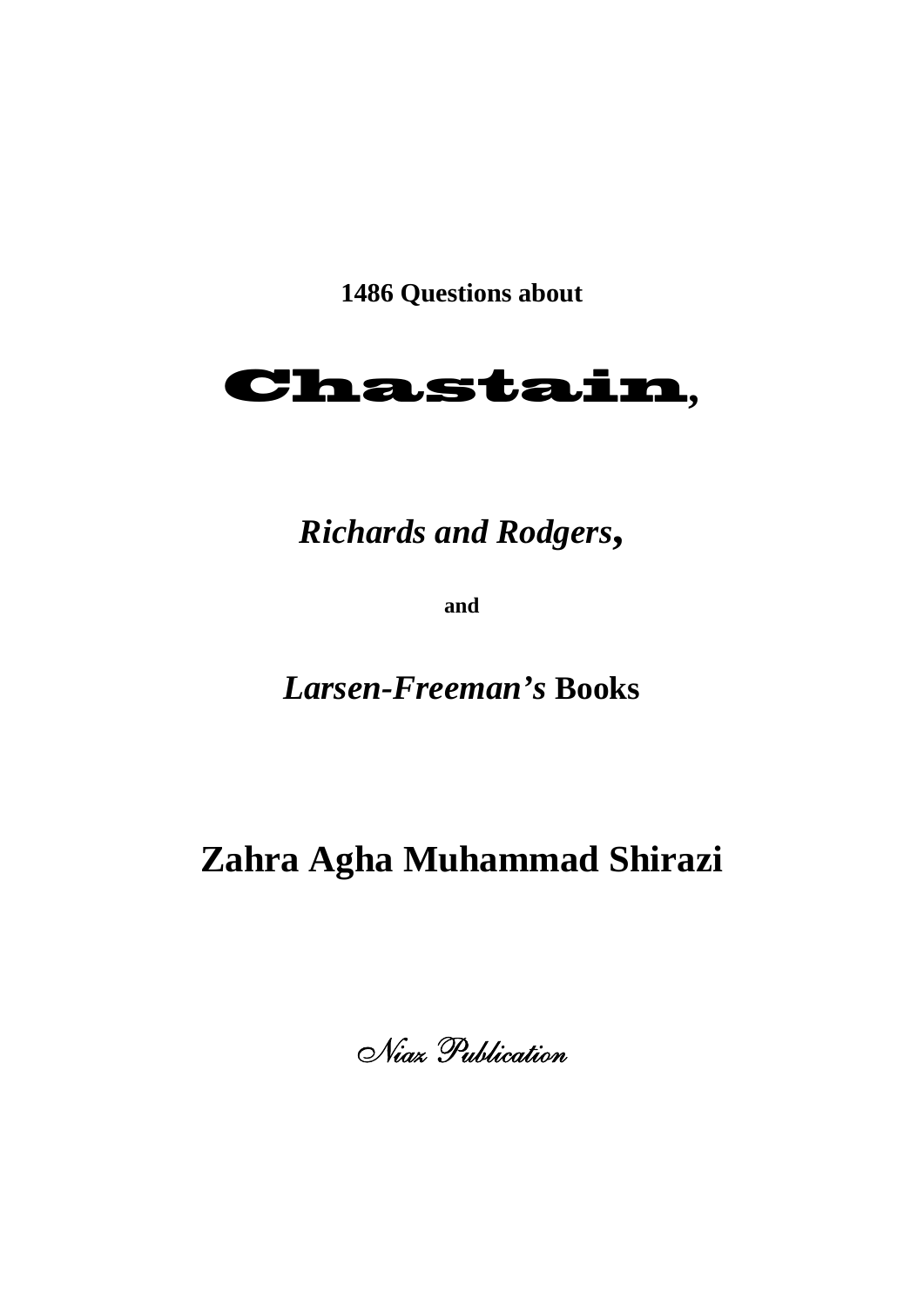| سر شناسه              | $\sim$ :                   | آقامحمدشیرازی، زهرا، ۱۳۳۷. Zahra, Agha Muhammad Shirazi                              |
|-----------------------|----------------------------|--------------------------------------------------------------------------------------|
| عنوان و نام پدیدآور   |                            | 1486 questions about Chastain, Richards and Rodgers and Larsen                       |
|                       |                            | -Freeman's books / Zahra, Agha Muhammad Shirazi                                      |
| مشخصات نشر            |                            | : تهران، نياز دانش، ١٣٩٠= ٢٠١١ م.                                                    |
| مشخصات ظاهري          |                            | $. \circ$ TVT :                                                                      |
| شابک                  |                            | $9Y\lambda - 9Y + -9Y\lambda - 1Y - 1$ , پال: ۳-۴۸–۴۴۸                               |
| ىادداشت               |                            | : انگلیسے،                                                                           |
| اوانويسي عنوان        |                            | : وان تازند فور هارندرد ایتی سیکس کواسشن …                                           |
| موضوع                 |                            | : زبان انگلیسی. - - آزمونها و تمرینها (عالی)                                         |
| موضوع                 |                            | : زبان انلگیسی – پرسش ها و پاسخها (عالی)                                             |
| ردەبندى كنگرە         | $\overline{\phantom{a}}$ : | $LB \, \gamma \cdot \gamma \cdot$ / $\gamma \cdot$ / $\gamma \cdot$ / $\gamma \cdot$ |
| ردەبندى ديويى         | $\rightarrow$              | <b>TYT/TTA.VS</b>                                                                    |
| شمارہ کتابشناسے, ملے, |                            | $T\Delta T T1V9$ :                                                                   |



٦

| 1486 Questions about Chastain, Richards and Rodgers, and<br>Larsen-Freeman's Books | نام کتاب                  |
|------------------------------------------------------------------------------------|---------------------------|
| : زهرا آقا محمد شيرازي                                                             | نويسنده                   |
| : حمیدرضا ا محمد شیرازی - محمد شمس                                                 | مدير اجرايي - ناظر بر چاپ |
| : كيانا آرين                                                                       | طراح جلد                  |
| : نياز دانش                                                                        | ناشر                      |
| : قلمهنگار – معمّری                                                                | صفحهبندى                  |
| : نص – گنج شايگان                                                                  | لیتوگرافی / چاپ           |
| $149 -  q $ :                                                                      | نوبت چاپ                  |
| $\cdots$ :                                                                         | شمارگان                   |
| $\lfloor \frac{1}{2} \rfloor$ ۰۰۰۰ ویال                                            | قيمت                      |
|                                                                                    |                           |

**شابك : 978-600-6481-04-3 978-600-6481-04-3 :ISBN** 

**توزيع: ميدان انقلاب، خيابان منيري جاويد، ساختمان دانشجو، پلاك ،61 طبقه اول، زبان ملل تلفن: 94 و 66935293 تلفكس: 66978145 مشاوره جهت نشر: 2106709 – 0912** 

**كليه حقوق مادي و معنوي اين اثر متعلق به ناشر ميباشد.**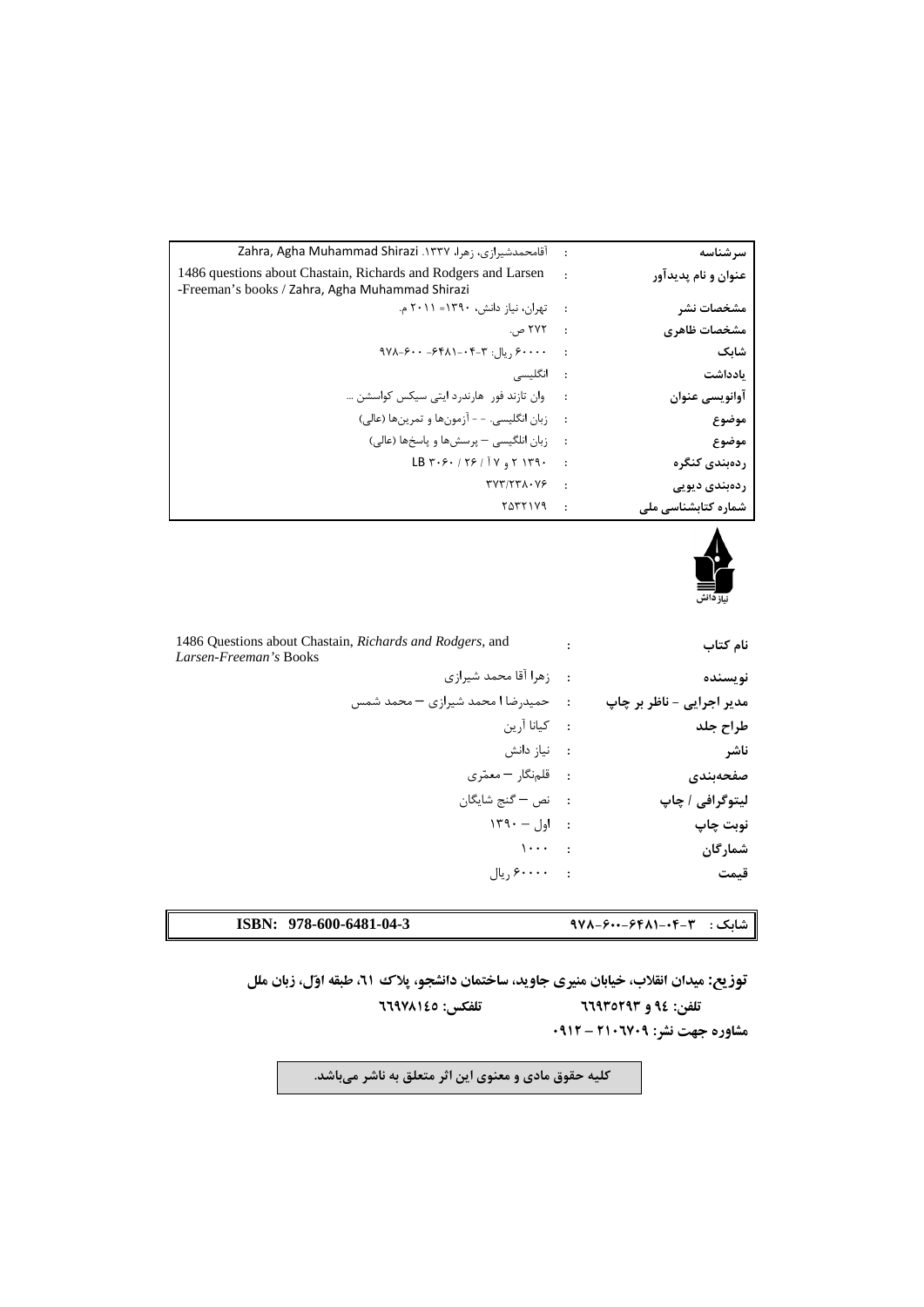**In the Name of God** 

#### Introduction

The present book is a question and answer version of the following books:

- 1. *Developing Second Language Skills: theory and practice* by Kenneth Chastain
- 2. *Approaches and Methods in Language Teaching* by Jack C. Richards and Theodore S. Rodgers
- 3. *Techniques and Principles in Language Teaching* by Diane Larsen-Freeman

In the preface of the third edition of *Developing Second-Language Skills: Theory and Practice,* Chastain refers to his aim of writing the book: "to provide an overview of second-language learning and teaching that will enable both prospective and practicing teachers to understand the relationship between theory and practice and to use that knowledge to become competent teachers who can develop the unique skills and improve their teaching effectiveness as new approaches evolve". Today bridging theory and practice is one of the most urgent needs of teaching; that is why Chastain's book still merits attention and is used as a textbook for the course of Language teaching skills in BA and also as one of the sources of MA entrance Exam in TEFL.

To bridge theory and practice, the teacher should be familiar with different approaches and methods. Richards and Rodgers and Larsen-Freeman have fairly introduced Approaches and methods. Their books are also used as textbooks for the course of teaching methods and as two other sources of MA entrance Exam in TEFL.

The above books are good guides to developing second-language skills and teaching but since they include so much information that is beyond the patience of the students to read, remember and apply, I found it useful to provide a simplified version of them in question and answer form.

Asking questions facilitates learning. The use of questions encourages the students to generate more questions and leads to more motivation for learning. Of course, the students should be guided to gradually move from answering the teacher's questions to asking good questions. This results in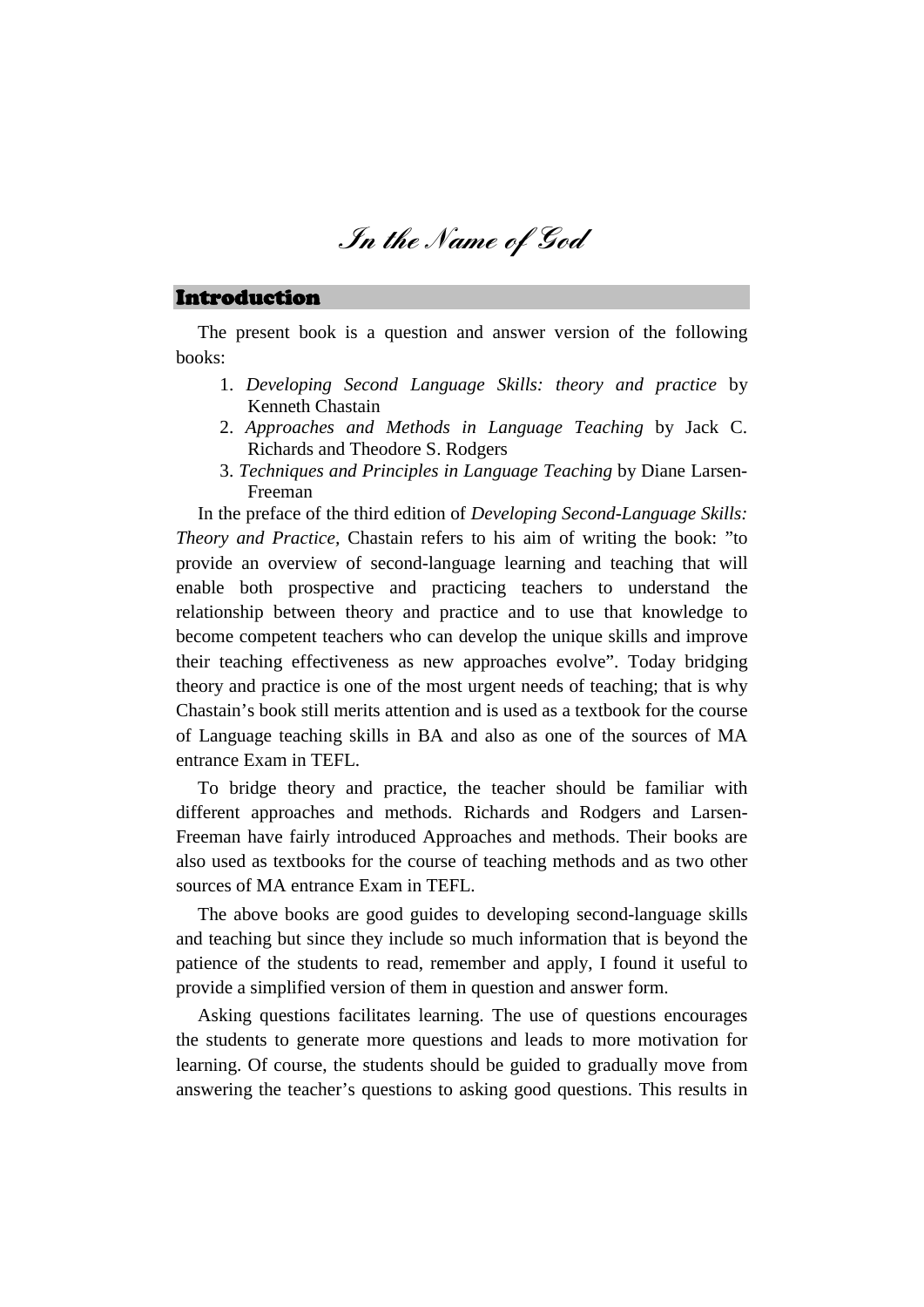critical thinking.

This book is divided into three parts each of which contains questions about one of the mentioned books. The first part includes 737 questions about Chastain's book, *Developing Second Language Skills theory and practice*; the second part involves 498 questions about Richards and Rodger's book, *Approaches and Methods in Language Teaching;* and the third part comprises 251 questions about Larsen-Freeman's book, *Techniques and Principles in Language Teaching*.

 Twenty two years experience of teaching as a member of academic staff in TEFL, and observing the good results of teaching by asking questions directed me to provide this book.

Zahra Agha Mohammad Shirazi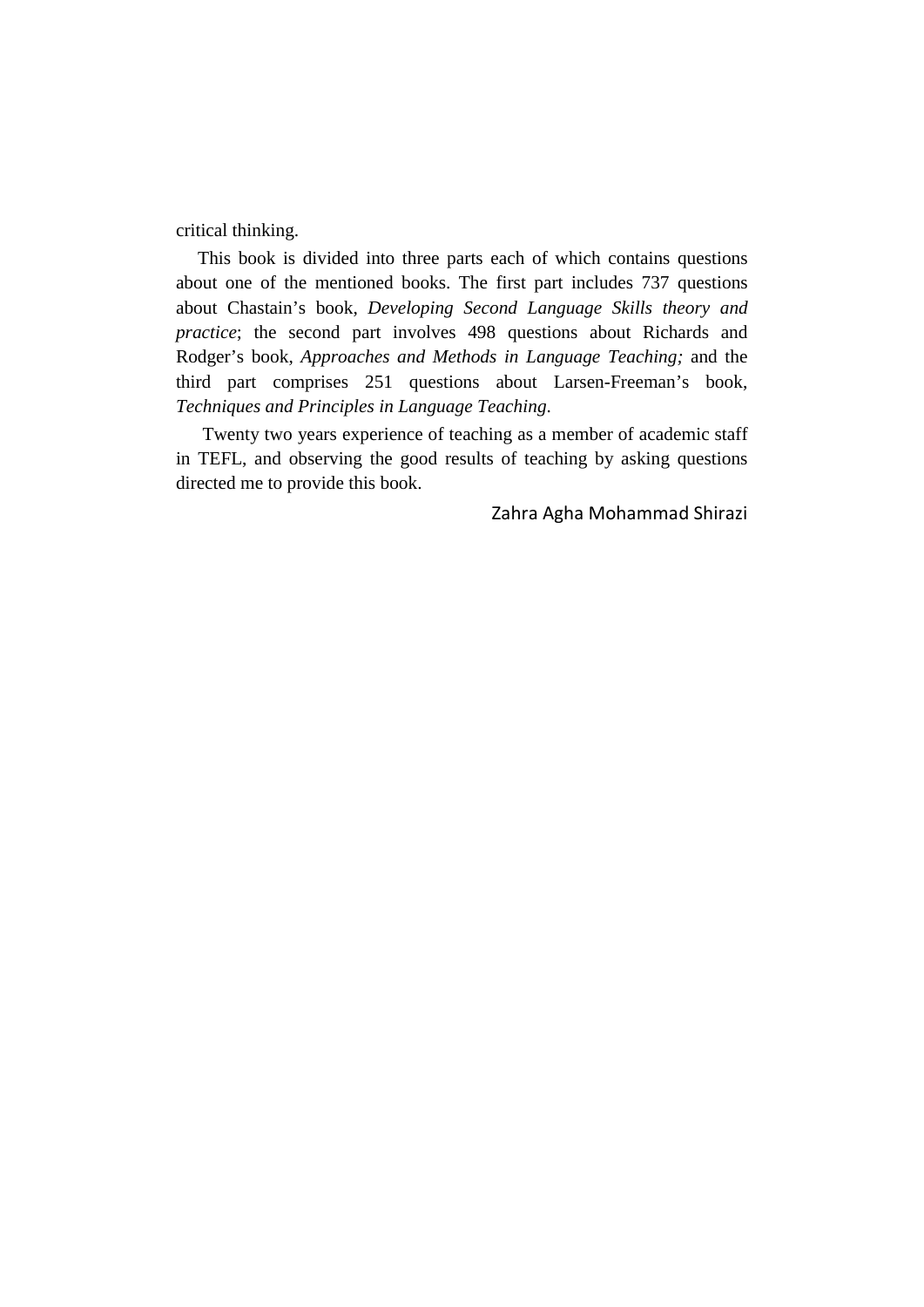**737 questions about** 

# **Developing Second-Language Skills**

**Kenneth Chastain** 

**THIRD EDITION**